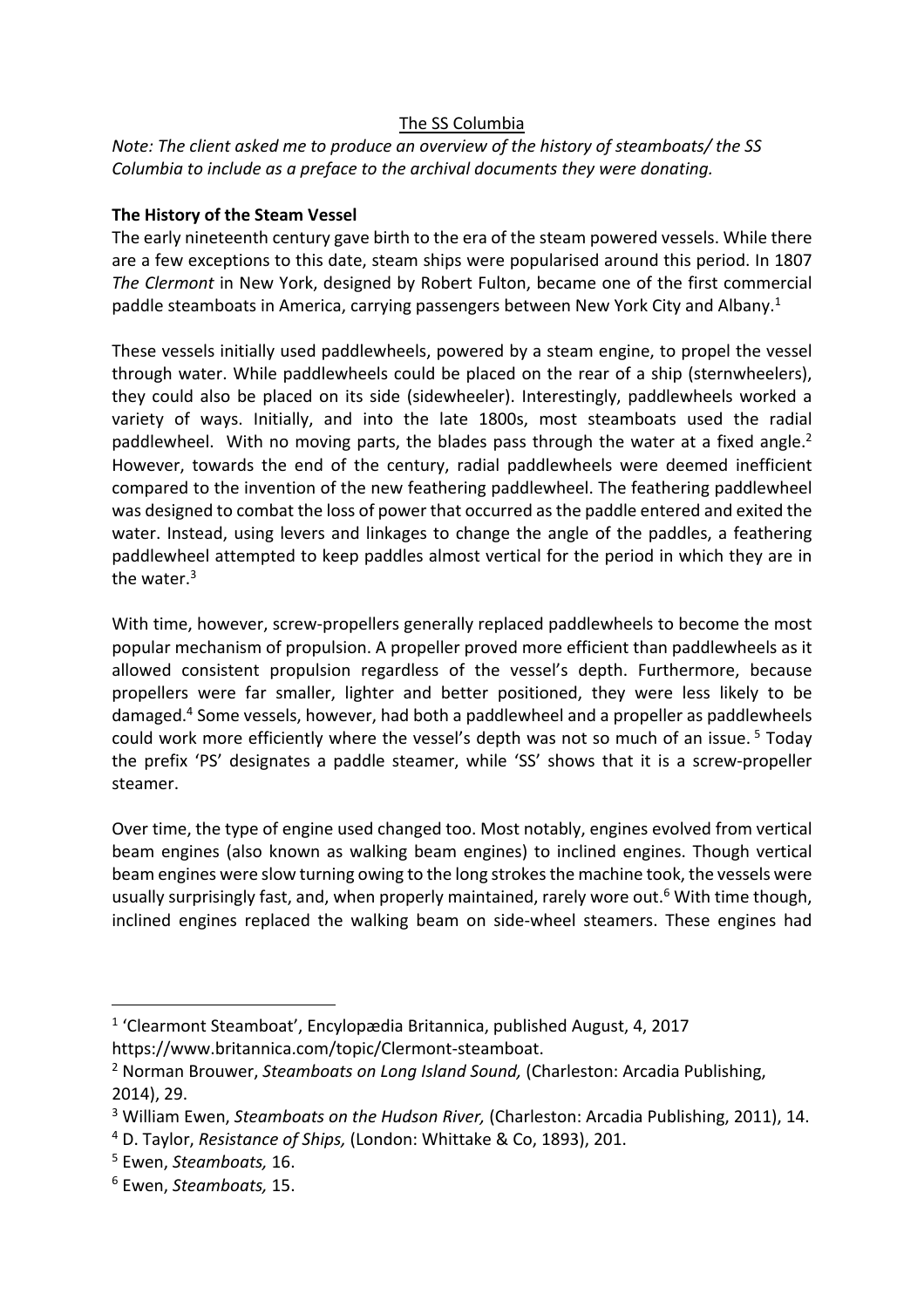crankshafts placed in inclined angles up to the main deck level. The cylinders sat diagonally in the lower hull and little of the machinery rises higher than the shafts of the paddle wheels.<sup>7</sup>

By the 1830s, steamboats were the conventional method of transportation in navigable waterways such as canals; steam vessels also littered the Great Lakes. There were both day and night liners that would take passengers from point A to point B like never before.

By the 1850s, however, as America grew larger and the western frontier expanded, demand for reliable, safe and cost-effective means of transport soared. Thanks to advancements made in the industrial revolution, this was now a realistic possibility. Resultantly, the rapid production of roads, canals, steamboats and railroads across America sparked a Transport revolution. By 1860, the North had constructed rail networks that connected every major city.8

Naturally, with such technology now available, the ease, speed and reliability of steamboats were called into question. Fortunately for the steamboat industry, however, the issue was not as clear cut as this initially. Certainly, in some cases, the railroads and steamboats competed, however, at times they also worked together to take travellers further. In 1855, Alfred Van Santvoord of the Hudson River Steamboat Company, for example, bought the day liner *Alidi* and regular day trips became commonplace between Albany and New York City. Acknowledging the benefits of these boats, the New York Central Railroad paired with the Hudson River Steamboat Company and ran customers from Chicago to Albany where they were then transferred to a steamboat and travelled the rest of the journey to New York City.<sup>9</sup>

Naturally, it also took a lot of time and money to construct the railroads, and so some areas were still best served by steam. As Francis Pruche argued, 'to list the steamboats that engaged in army transport in the decade and half before the Civil War is virtually to make a catalogue of all the steamers on the Mississippi River.<sup>'10</sup>

When railroads expanded even more, competition grew too strong. While night boats were unable to adapt and fell out of favour, many day boats survived by becoming excursion and sightseeing vessels.11 The *SS Columbia,* the *Put-in-bay,* and the *Peyer Stuyvesant,* are all examples of excursion boats that ferried passengers from major cities to different amusement

<sup>7</sup> Brouwer, *Steamboats,* 39.

<sup>8</sup> Claude Wiatrowski, *Railroads Across North America,* (Minneapolis: MBI Publishing Co., 2007), 12.

<sup>9</sup> "A Short History of the Hudson River Day Line"*,* Peter Hess, New York History Blog, published February, 4, 2017, http://newyorkhistoryblog.org/2017/02/04/a-short-history-ofthe-hudson-river-day-line/.<br><sup>10</sup> Francis Prucha, *Broadax and Bayonet: The Role of the US Army in the Development of the* 

*Northwest, 1815-1860,* (Lincoln, University of Nebraska Press, 1995), 178.

<sup>11</sup> Thomas Rinaldi & Robert Yasinsac, *Hudson Valley Ruins: Forgotten Landmarks of an American Landscape,* (University Press of New England, USA, 2006), 207.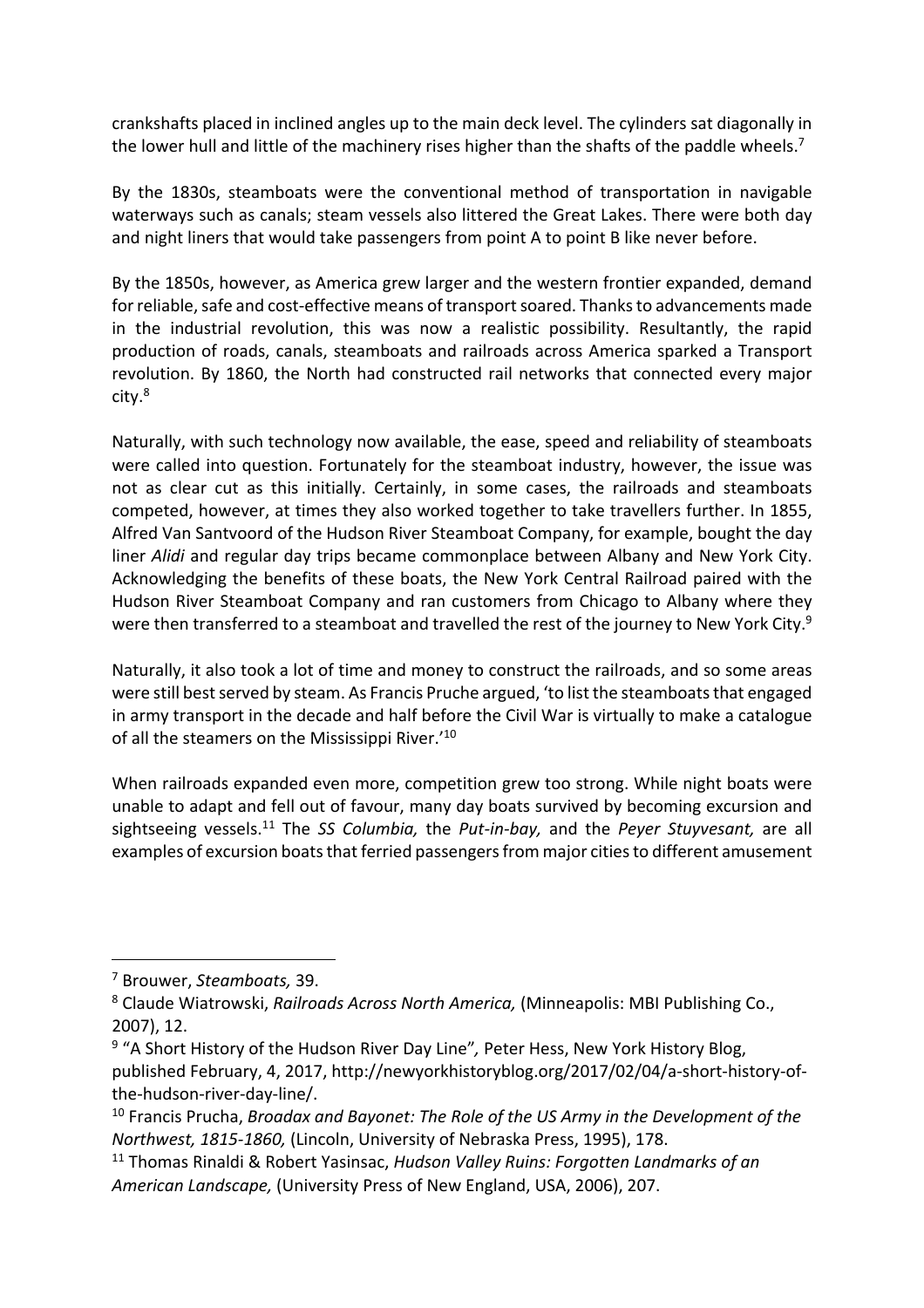parks in the surrounding areas.<sup>12</sup> Others allowed passengers to spend the day enjoying fishing, crabbing or salt-water bathing for example.<sup>13</sup>

Importantly too, steam vessels had a variety of uses, they were not just used for transport or leisure activities. During the civil war, for example, the *New World* steamboat was converted into a civil war hospital to help treat injured troops.<sup>14</sup> Steamboats were also used as barracks for troops during this time too. Alternatively, some steamboats were turned into museums or restaurants and have been preserved for historical purposes.15

By the mid to late-twentieth century, however, excursion steamboats too began to really suffer. To make matters worse, owing to World War Two, fuel was scarce, and some boats were taken out of service to aid military efforts instead.<sup>16</sup> Eventually, though sight-seeing vessels replaced the traditional day liners, over time smaller pleasure crafts replaced the sight-seeing vessels themselves. $17$  An increased ability to possess your own boat, combined with the soaring popularity and affordability of cars, meant that excursion vessels, and steamboats themselves, eventually became a thing of the past.

# **Key Figures: Frank E. Kirby & Louis O. Kiel**

Moving on to key figures within the steam vessel industry, born 1849, just as the transport revolution had really accelerated, Frank E. Kirby grew to become one of the most highly regarded naval architects and marine engineers in American history.

In his youth Kirby studied naval architecture at the Cooper Institute Night School in New York and soon became employed by the Delameter Iron Works of New York. For one of his first major projects Kirby designed an iron hulled ship; producing such an efficient, powerful and speedy ship, his career was set. Eventually Frank joined his father's business, the Detroit Dry Dock Company, and became their lead Engineer and Naval architect.<sup>18</sup>

<sup>&</sup>lt;sup>12</sup> "The SS Columbia, ghost ship on the Buffalo River", Mark Sommer, Buffalo News, published July, 30, 2017, http://buffalonews.com/2017/07/29/steamboat-past-chargesfuture/. 13 Patsy Fletcher, *Historically African American Leisure Destinations Around Washington*

*D.C.,* (Charleston: The History Press, 2015), chap. 3,

https://books.google.co.uk/books?id=5MI4CwAAQBAJ&lpg=PT49&ots=Ie\_dcWEqlU&dq=am usement%20parks%20to%20get%20to%20by%20excursion%20steamships&pg=PT80#v=one page&q=amusement%20parks%20to%20get%20to%20by%20excursion%20steamships&f=fa lse

<sup>14</sup> Ewen, *Steamboats*, 18.

<sup>15</sup> Arkansas Residents, *Somewhere Apart: My Favourite Places in Arkansas,* (Fayetteville, University of Arkansas Press, 1997), 59 & Ewen, *Steamboats*, 71.

<sup>16</sup> Brian Cudahy, *How We Got to Coney Island: The Development of Mass Transportation in Brooklyn and Kings County,* (New York: Fordham University Press, 2002), 243.

<sup>17</sup> Thomas Rinaldi & Robert Yasinsac, *Hudson Valley Ruins: Forgotten Landmarks of an American Landscape,* (University Press of New England, USA, 2006)*,* 210.

<sup>&</sup>lt;sup>18</sup> "Canadiana Architect Frank E. Kirby", SS Canadiana Project, Accessed October, 8, 2017, http://sscanadiana.com/kirby.html.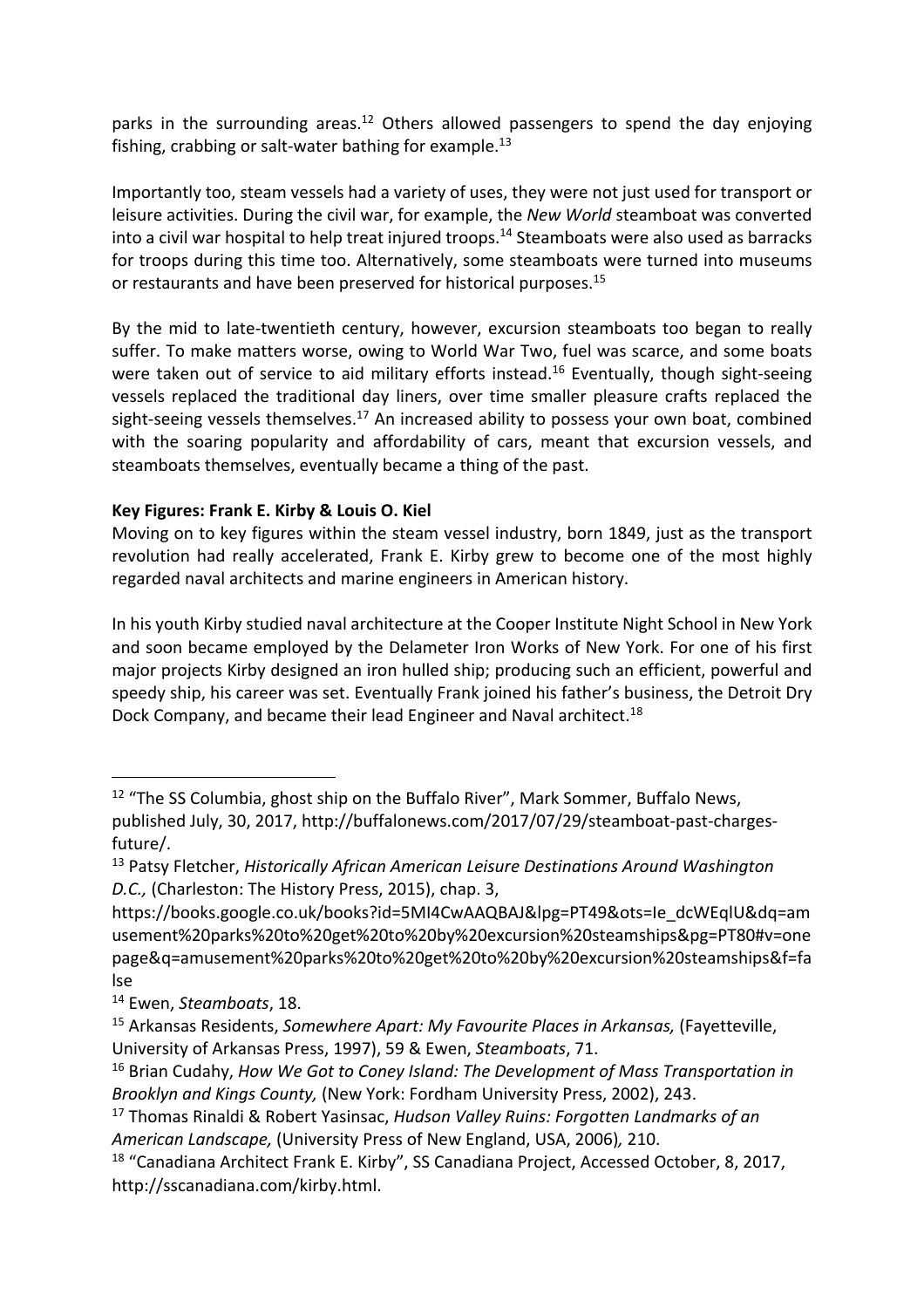Kirby heavily influenced steamboat design for following generations. Primarily specialising in steamship design and the paddle-wheel, Kirby was famed for designing and building luxurious passenger steamers. These vessels enabled greater opportunities for passengers to venture further West than traditional means had provided. Further, these steamers came to be known colloquially as "floating palaces" due to the excessive lavishness of their design. The SS Columbia, for example, had a new girder system that allowed for a dance floor on board the boat; as such, it was the first steamboat in US history to have a proper ballroom. These new steamers came to form the iconic backdrop of the Great Lakes and inspired generations of designers to follow his lead.19

Beyond passenger vessels, however, Kirby also designed and built vessels with other purposes in mind. He developed the *Landsdown* River railroad car ferry, which, for a while this was the largest ship on the Great Lakes.<sup>20</sup> Additionally, Kirby designed the St Ignance of 1888. In this build he pioneered the bow propeller, the suction of which drew the supporting water from beneath the ice enabling it to break it as it moved forward.<sup>21</sup> Finally, at the start of the Spanish-America War, devoid of any troop carriers Kirby was asked to remodelled fourteen ships to be used to aid American efforts. He achieved this feat in record time and consequently rendered aid of immeasurable value.<sup>22</sup>

Though he died in 1929 in New York City, his legacy lives on today too. In 1904 the PS *General Slocum,* a passenger steamboat in New York, caught fire and sank. An estimated 1,021 of the 1,342 on board died.<sup>23</sup> With his expertise in identifying and solving problems with ships, Kirby helped draw up the Steamboat Inspection Code revision to prevent further tragedies like this from occurring in the future.

Kirby often collaborated with interior designer Louis O. Keil. Keil was responsible for the interior design of several steamers that Kirby orchestrated – among them the City of Detroit III, the SS Ste Claire, and the SS Columbia. $^{24}$  His work, however, was not limited to steamers. In 1913 Keil became the architect of the Iroquis Avenue Chris Lutheran Church sanctuary.<sup>25</sup>

# **The SS Columbia**

The SS Columbia became one of Kirby's and Keil's most iconic pieces. In 1902, the Detroit Belle Isle and Windsor Ferry Company hired the Detroit Dry Dock Company, owned by Kirby,

<sup>21</sup> Grant Brown, *Ninety Years Crossing Lake Michigan: The History of the Ann Arbor Car Ferries,* (Ann Arbor: University of Michigan Press, 2008), 19

<sup>22</sup> SS Canadiana, "Canadian Architect".

<sup>19</sup> SS Canadiana, "Canadian Architect".

<sup>20</sup> George Hilton, *The Great Lakes Car Ferries,* (Davenport, Montevallo Historical Press, 2003), 22.

<sup>&</sup>lt;sup>23</sup> Luc Sante, *Low Life: Lures and Snares of Old New York*, (New York: Farrar, Straus, Giroux, 2003), 16.

<sup>&</sup>lt;sup>24</sup> Gordon Bugbee, *The D-III: The Story of the Sidewheel Steamer "City of Detroit III"*, (Detroit: Great Lakes Maritime Institute, 1976), 10.

<sup>&</sup>lt;sup>25</sup> "History of Iroquois Avenue Christ Lutheran Congregation", Iroquois Christ, Accessed October, 9, 2017, http://iroquoischrist.org/wordpress/?page\_id=643.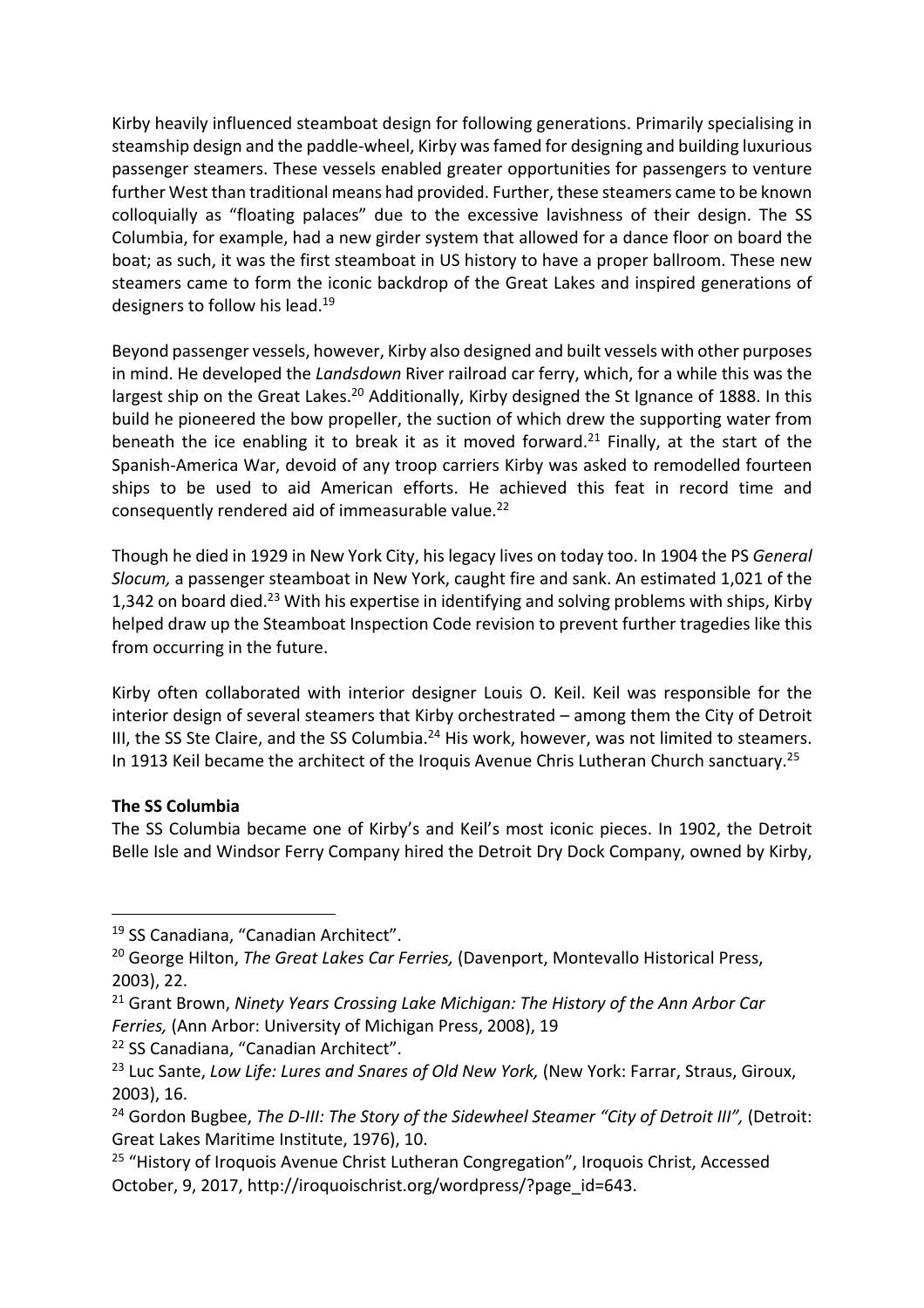to build the SS Columbia in Wyandotte, Michigan.<sup>26</sup> On the  $8<sup>th</sup>$  July 1902, the SS Columbia entered service. Its fundamental purpose as an excursion steamer was to ferry passengers 18 miles (29km) between Detroit and Boblo Island amusement park on Bois Blanc Island in Ontario, Canada. With a 1,200-horsepower triple expansion steam engine, three decks, and at 207 ft long with a 45 ft beam, the vessel carried up to 3,200 passengers in its heyday.<sup>27</sup>

The SS Columbia was unique. As mentioned previously, a new girder system that graced the Columbia allowed for a dance floor on board the boat, complete with a small bandstand area. It's opulence too cannot be understated; the *Columbia* had a grand staircase, Corinthian pilasters, and mahogany panelling to compliment the grandness of its ballroom.<sup>28</sup>

In 1910, owing to high demand at the park, Kirby built a similar propeller-driven excursion steamer named the *Ste. Claire.* <sup>29</sup> The *SS Columbia* also inspired a wave of other excursion steamers throughout the era, from the *Americana* and *Canadiana*, to the *Peter Stuyvesant*.

Throughout its many years of operation, the *Columbia* encouraged people from all backgrounds to board the boat, mingle, and seek pleasure on the lake. However, there were two exceptions to this rule. Firstly, and understandably so, the company discouraged the rowdy, the rough, and the boisterous. Secondly, however, and unthinkable today, the *Columbia* adopted a policy that excluded Americans of 'colour'. <sup>30</sup> Resultantly, the *SS Columbia*  made headlines in the 1940s for all the wrong reasons.

In June 1945 a class from Commerce High School embarked on a trip using the *SS Columbia.*  Thirteen girls and their teacher paid 85 cents for a round-trip ticket. All of these women were white, with the exception of Sarah Elizabeth Ray, a black teenager. Though she was initially allowed on board without any questions, after a period of time elapsed the assistant general manager stated that Miss Ray could not join the trip because she was coloured. Eventually, after being faced with threats that she would be forcibly ejected, Ray left the premises and filed a discrimination law suit. $31$ 

After enlisting the help of the NAACP, Ray took the Bob-Lo Excursion Company to court. Ray's defence argued that the Company had breached the Michigan Civil Rights Act. The Act held it was illegal to deny a passenger transport because of his or her race or color. Bob-Lo Excursions', on the other hand, argued that because the route traversed the Canadian border, they were consequently involved in international commerce, and as a result should not

<sup>&</sup>lt;sup>26</sup> "The History of Bob-Lo Steamers", Bois Blanc Steamers, Accessed October, 9, 2017,

http://www.boblosteamers.com/history.html.<br><sup>27</sup> "History of the Boat", The SS Columbia Project, Accessed October, 9, 2017,

https://sscolumbia.org/history/.<br><sup>28</sup> "History of the Boat", The SS Columbia Project.

<sup>&</sup>lt;sup>29</sup> "The Ste. Claire: Describe Present and Historic Physical Appearance", Maritime Heritage, Accessed October, 9, 2017,

https://npgallery.nps.gov/pdfhost/docs/NHLS/Text/79001177.pdf.<br><sup>30</sup> "Bob-Lo Excursion Co. v. Michigan. 333 U.S. 28 (1948)", Justia US Supreme Court, Access on October, 9, 2017, https://supreme.justia.com/cases/federal/us/333/28/case.html.<br><sup>31</sup> "Bob-Lo Excursion", Justia.